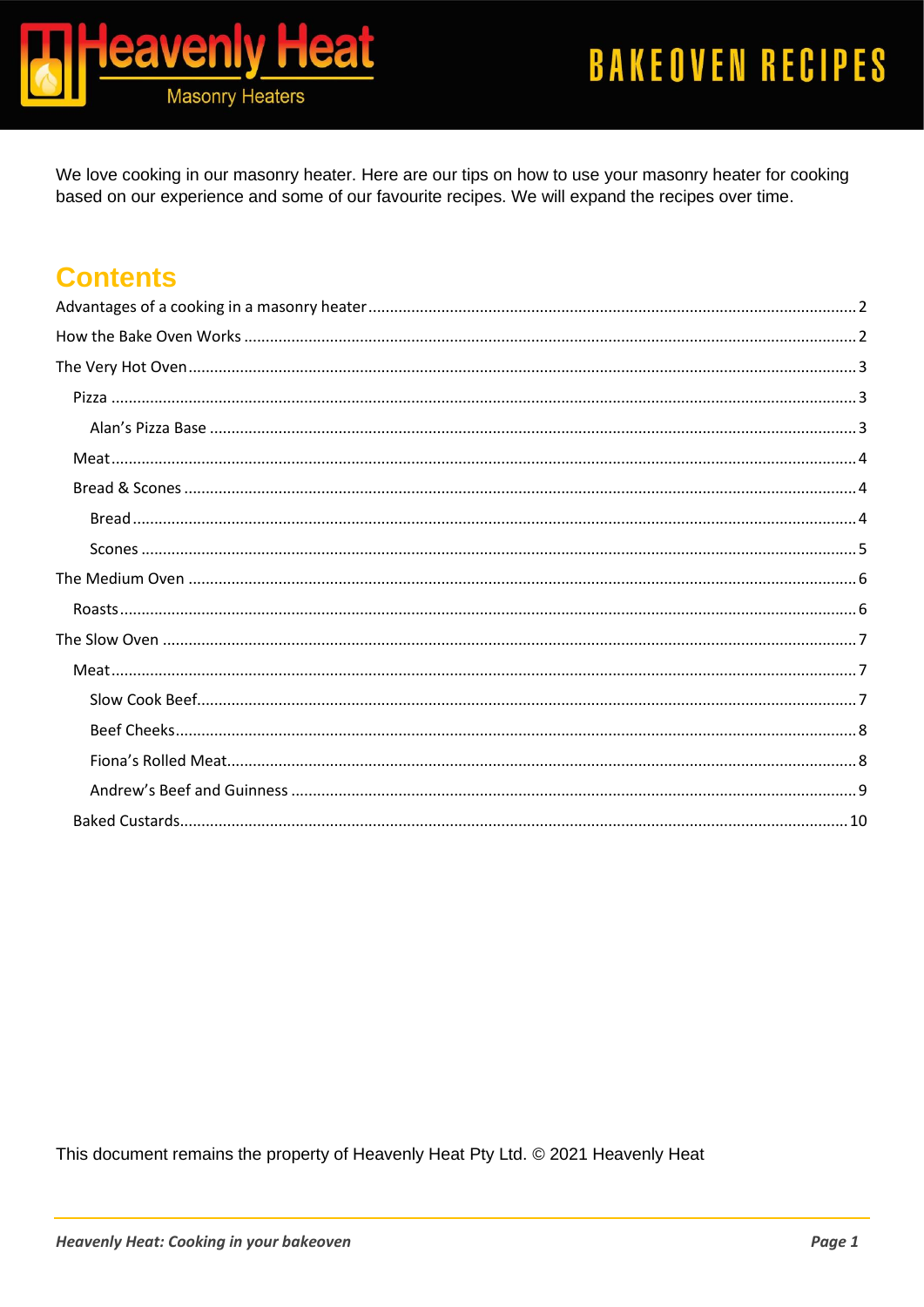

# <span id="page-1-0"></span>**Advantages of a cooking in a masonry heater**

From our experience, we would say that the advantages are:

- High heat. The heat you get is much higher than a conventional stove. This lets you use a greater diversity of cooking methods.
- Flavour. You capture the flavour of wood burning in your food. We prefer it.
- Free. The heat is already there so there is no extra cost for fuel.
- Convenient. I love slow cooks put the meal in at breakfast, forget it all day, pull it out at dinner and it is ready to eat.
- No mess. Nothing to clean up inside if you have spills, they will all burn away in the next fire.
- Kids love cooking in it. Cooking pizza (especially) and anything else in the bakeoven seems to have a special appeal for children and teenagers. Some of our customers have bought the bakeoven option so their children will bring friends to their place.

# <span id="page-1-1"></span>**How the Bake Oven Works**

The bake oven is a 'black' oven. This means the fire goes through it. So you can't cook while the fire is burning, you wait till you close it up and then you can cook for almost 40 hours after each burn.

Once the fire has finished and you close up the heater, you can start cooking. The temperature will start at 350°C (we have had it up to 400°C when we have used it for a couple of days consecutively). The speed at which the oven cools differs depending on how often you have burnt the heater lately (if several days consecutively, it cools more slowly as it already has lots of stored heat). So you need to get used to using it. The more frequently you open the bake oven door (to put pizza in and out), the more quickly it will cool.



The graph below gives you a good idea.

Start with things that need a high heat (pizza, bread), then medium heat (roasts), slow cook (casseroles, custard, meringue) and finish with drying herbs. You don't need special recipes, you can do all your favourite recipes in the bakeoven.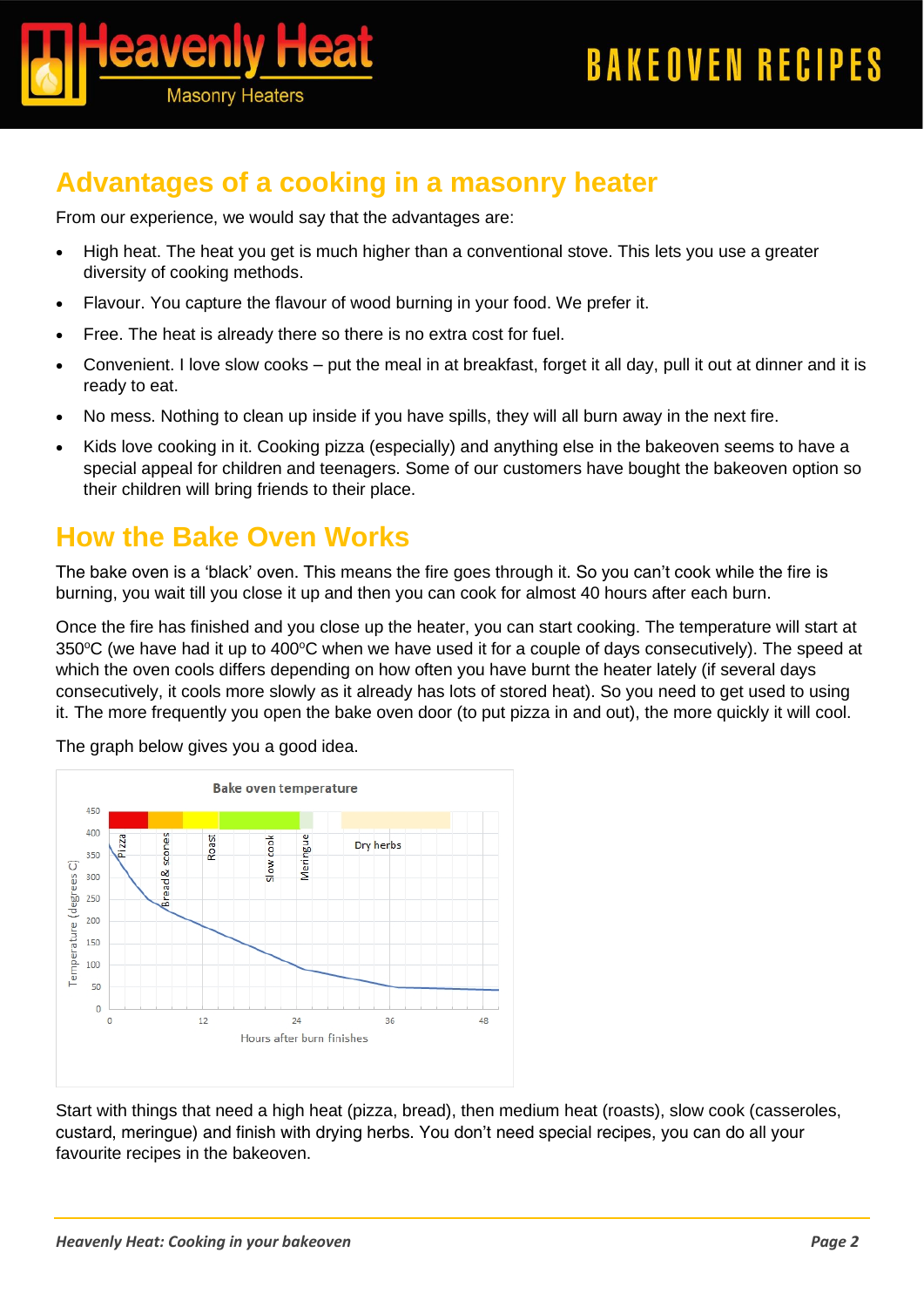

# <span id="page-2-0"></span>**The Very Hot Oven**

### <span id="page-2-1"></span>**Pizza**

If we are cooking pizza for dinner, we would usually light the heater at about  $3 - 3.30$  pm and then it is ready for cooking by 6pm. Pizza goes in first. As soon as the fire has reached the coal stage, close the air intake and damper. Then put your pizza into the bakeoven. We use a metal pizza tray. The first one will cook quickly (maybe 3 - 5 min depending on the thickness of your base). As you open and close the door, the oven will cool and the last will take up to 15 minutes. The record was pizza for 60 people in one hour.

# <span id="page-2-2"></span>*Alan's Pizza Base*

*Ingredients* (for two 300mm pizzas) 700mm bread flour (or 00 flour if you can get it) 7gm sachet of dried yeast 350ml warm water 70ml extra virgin olive oil ½ teaspoon salt

### *Method*

Mix dry ingredients, add water while stirring. Add the oil and mix, then knead until smooth.

Divide the dough into two and shape into balls. Roll out on

a silicone mat or directly on a pizza tray, resting occasionally, until the required size. Spread with olive oil, place in a plastic bag and leave in a warm place until required.

### *Toppings for main course:*

Spread with- prepared tomato sauce or make some by sautéing a chopped onion until soft then adding peeled or tinned tomatoes and enriching with tomato puree and cooking until blended. Add herbs as desired (we add thyme, oregano, parsley, a little rosemary and black pepper). Then what goes on top is really up to you. We like:

- Sliced hot Hungarian salami.
- Sliced green or red pepper.
- Mushroom.
- Olives
- Grated cheese on top.

Place the pizza tray into the bakeoven (we put the tray directly on the floor of the bakeoven)

### *Toppings for Lemon Dessert Pizza*

Or go for something different, like the dessert pizza we made at the Masonry Heater Association conference in USA;

- Butter/bacon fat
- Thinly sliced lemon or orange (use ones with a thin skin)
- Icing sugar.

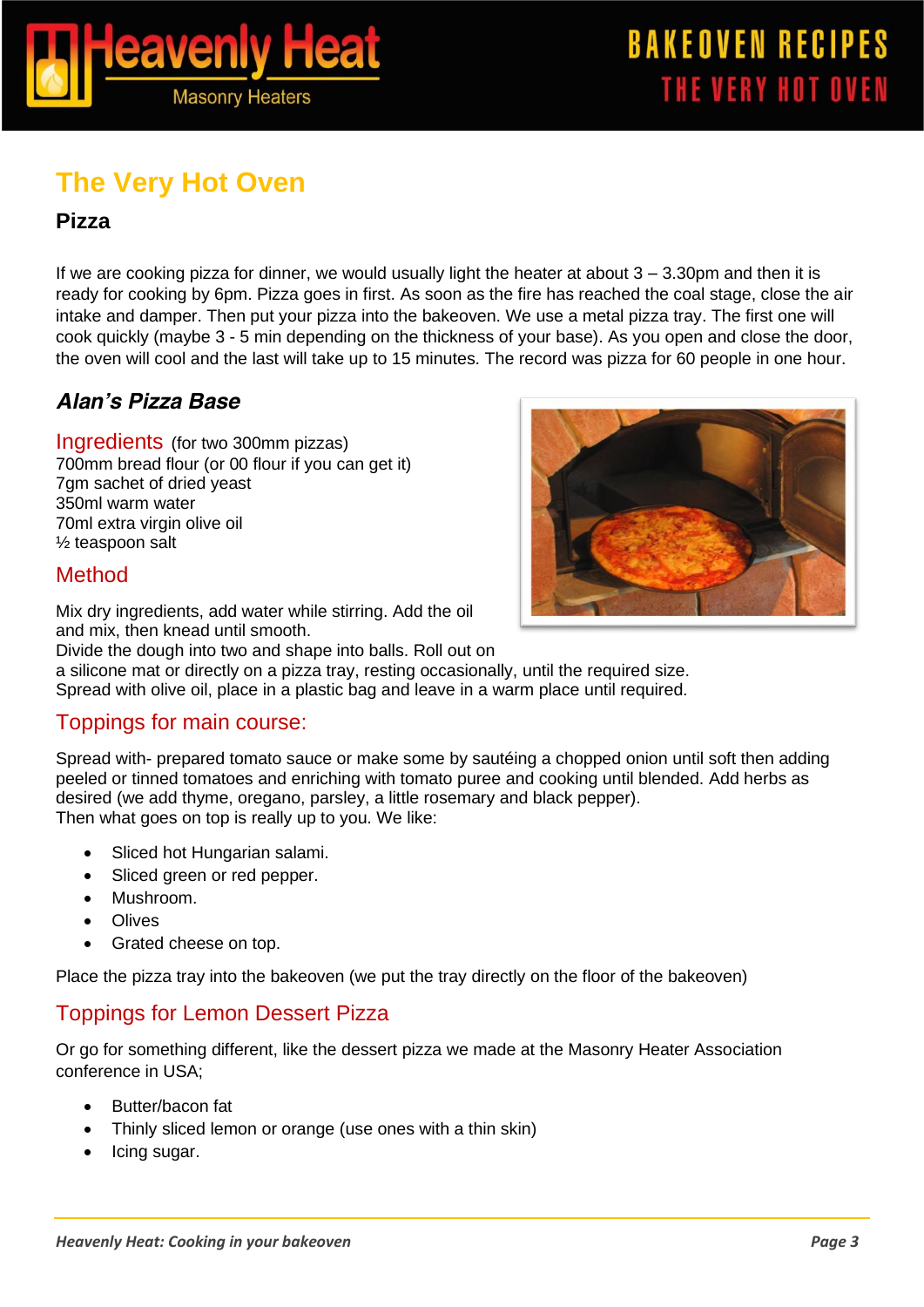Generously cover the pizza bases with butter/bacon fat. Sprinkle with about ¼ cup icing sugar. Pop in the bakeoven till melted and bubbling (a few minutes). Cover with sliced lemon/orange. Then sprinkle more icing sugar over the top.

### <span id="page-3-0"></span>**Meat**

We use the oven at a high temperature (basically as soon as the fire is out – same as pizza) for anything we would BBQ. BBQ pork spareribs took 8 minutes – beautiful (in the photo). Chops, steak, tandoori chicken all work well. Kebabs cooked on a rack as well (use metal skewers – not wood).

Use the same recipe you would use in your oven.

# <span id="page-3-1"></span>**Bread & Scones**

For bread and scones, you will need an oven about 250°C. The bakeoven will take  $1 - 3$  hours to reach this after the fire reaches coals. If we are cooking bread, we would usually light the heater at about 3 – 3.30pm and then it is ready for cooking pizza by 6pm. After

we cook and eat the pizza, it is time to put in the bread. We usually cook the brad in loaf tins, a metal pizza tray or terracotta flower pots. Use your favourite recipes. Here are the ones Alan uses.

### <span id="page-3-2"></span>*Bread*

### *Ingredients*

1 kg bread flour 10g powdered dry yeast 20g salt 600ml warm water 1 tbspn butter

### *Method*

Sift flour, yeast, and salt into a bowl. Add the water and butter. Mix together. Add a little more flour or water if needed to get the consistency right – it should be soft, kneadable and a little sticky. Work it into a ball and turn out onto the work surface.

Knead the dough for about 10min – it will become smooth and look like satin.

Shape the dough into a ball and put it into a bowl or bread basket. Cover with plastic (we use a bag and then reuse it. Leave it in a warm place (Alan often puts it on top of the heater) to rise till about double the size. The time will depend on how warm it is, usually  $1 - 1.5$  hours but sometimes more.

Tip the bread back onto the work surface and press it all over with your fingertips (to deflate the dough). Then reshape the dough and put back in the bowl/basket to rise again.





# **BAKEOVEN RECIPES** THE VERY HOT OVEN

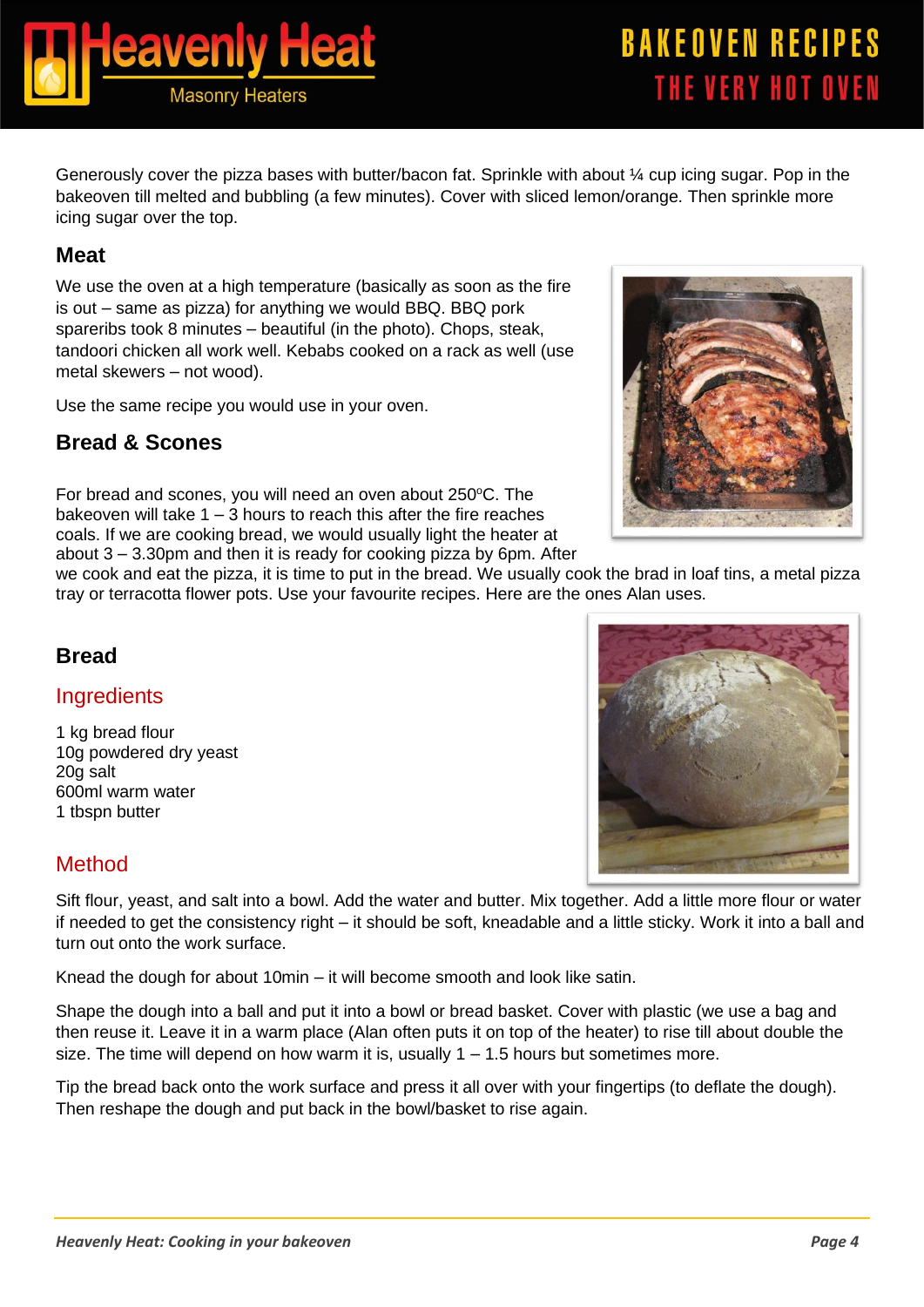

Divide the dough into 2 - 3 loaves or 10 – 12 rolls. Shape these into rounds, cover with a floured cloth (we use a clean tea towel) and leave to rest for about 10 – 15 minutes in a warm place (for us, back on top of the heater).

Now shape the loaf/rolls and put on a floured board or in the basket, cover with the plastic bag and leave to prove until they double in size.

Transfer to the tray, spray the surface with water, then put into the oven and cook until they are brown and feel hollow when you tap them. This will take about 10 – 20 min for rolls, 30 – 40 min for small loaves and 40 – 50 min for large loaves.

Transfer to a wire rack to cool.

### <span id="page-4-0"></span>*Scones*

For scones, you need an oven about 200 - 220  $\degree$ C – a little cooler than the bread. The bakeoven will take 2 – 3 hours to reach this after the fire reaches coals.

#### *Ingredients*

1 egg ½ cup milk 2 cups SR flour 1 tbspn sugar 2 tbspn butter Pinch salt



### *Method*

Sift flour, sugar & salt three times. Rub in butter. Beat egg, add milk to make up to ½ cup.

Mix the liquid into flour.

Pat out gently (about 2cm thick), don't knead them as this makes tough scones. Cut to shape (use a floured glass or cutter). Place on greased and floured baking tray and then put into the masonry heater when it is about  $200^{\circ}$ C – 220 <sup>o</sup>C. Cook for 10 – 15 min till brown.

Remove tray and cool scones on a rack. Eat when warm or cool.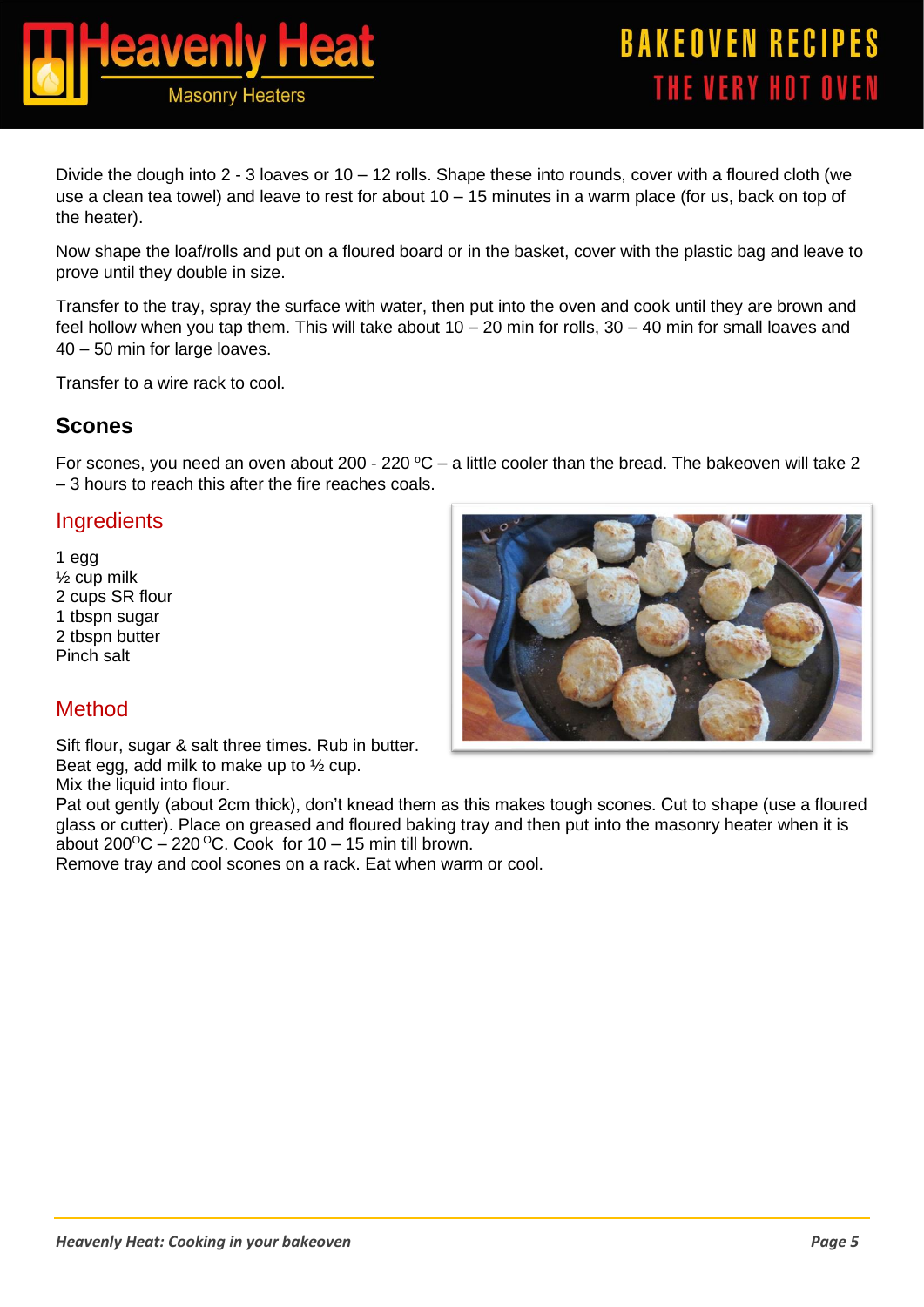

# <span id="page-5-0"></span>**The Medium Oven**

### <span id="page-5-1"></span>**Roasts**

From the time you close up your heater, it will be about 3 hours before it is ready to use to roast. If you like your meat rare, then you would put it in earlier and leave in for longer. Fiona doesn't like rare meat, so that isn't us. We would normally light the fire at  $12 - 1$ pm to eat at  $6 - 1$ 7pm.

The type of meats that work well are those that need a constant temperature rather than something where you drop the temperature after a while (like pork with crackling). We do beef, lamb and chicken. When we roast pork, we generally put the crackling in earlier to give it an extra boost at a higher temperature. We do roast turkey as a slow cook (we will put the recipe in this in time for your Christmas dinner).



The advantage of a roast in the masonry heater is that it

is a constant temperature, uniform on all sides (so a bit like a fan forced effect) and you have a caramalised surface for the food.

To cook, we use any of our normal recipes, and then put it on a rack in the bake oven. We find the rack helps the air circulate around it well.

Baked potatoes are also good. Fiona has been known to wrap these in foil and put in the bake oven when it is still a hot oven.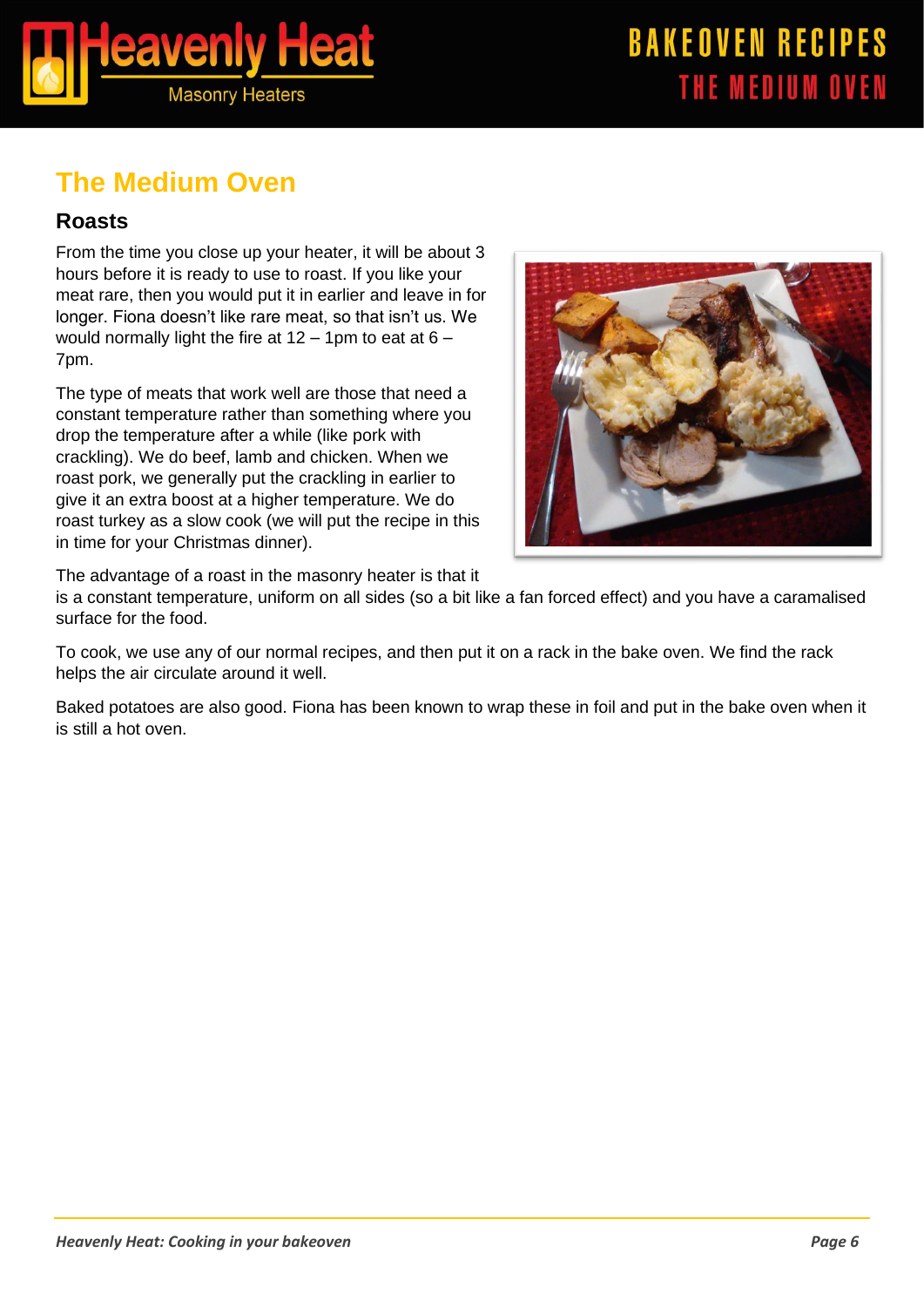

# <span id="page-6-0"></span>**The Slow Oven**

We generally light our heater at night after dinner. By 10pm it has finished and we go to bed. Alternatively, we light it earlier (about  $3 - 3.30$ pm) and cook pizza. The next morning, the bakeoven will be 130 – 150 °C. We put the slow cook in after breakfast and it is done for dinner. Quite literally, we set and forget till we pull it out to eat that night.

Use your favourite slow cook recipes. Here are some of ours.

### <span id="page-6-1"></span>**Meat**

# <span id="page-6-2"></span>*Slow Cook Beef*

We make a lot of variations, but there are a few general things we always do. Here they are:

- 1. Sear your meat (use a tough cut that needs slow cooking) over a high heat whether it is a single piece or small cubes. We do this in a fry pan on the stove (in dripping or oil) and then put it into the pot used for slow cooking. It should be dark brown.
- 2. Use some of the liquid in the recipe to deglaze the frying pan and add that to the pot.
- 3. Add vegetables. With very few exceptions, we always include onion, carrot and a few sticks of celery. Sometimes we include tomato. Sometimes we swap carrot for beetroot or (in curry) pumpkin.



- 4. Add herbs. Generally, parsley, thyme, bay and oregano (sometimes a little rosemary).
- 5. Add liquid. This can be stock, wine, apple cider (this is how I use my home-made apple and pear cider) or a mix.
- 6. If I don't use real stock (made with bones), I will often add bones (or a pork trotter or ham hock) to the cooking and remove at serving time. This adds gelatine which helps the texture of the food.
- 7. Add fat if the meat is fairly low in fat. We generally use dripping, but it can be butter, pork fat, olive oil, etc.
- 8. You can add a bottle of chutney or relish for flavour.
- 9. If the liquid is too runny at the end, remove some from the pot and reduce it over a high heat. Then serve the meat with this.
- 10. You can also add dried beans (pre-soaked) at the start or pasta (near the end).

If you have the heater in the morning, then you can pop your slow cook in that night to cook overnight. Leave it to rest during the day and reheat slowly the next night (most slow cook meats will improve if left for a day before eating).

Choose a solid pot that is ovenproof. I have an old campoven I use when doing large amounts and a smaller Le Creuset pot when doing smaller amounts. I usually warm it before going into the oven – why I don't know, but I do.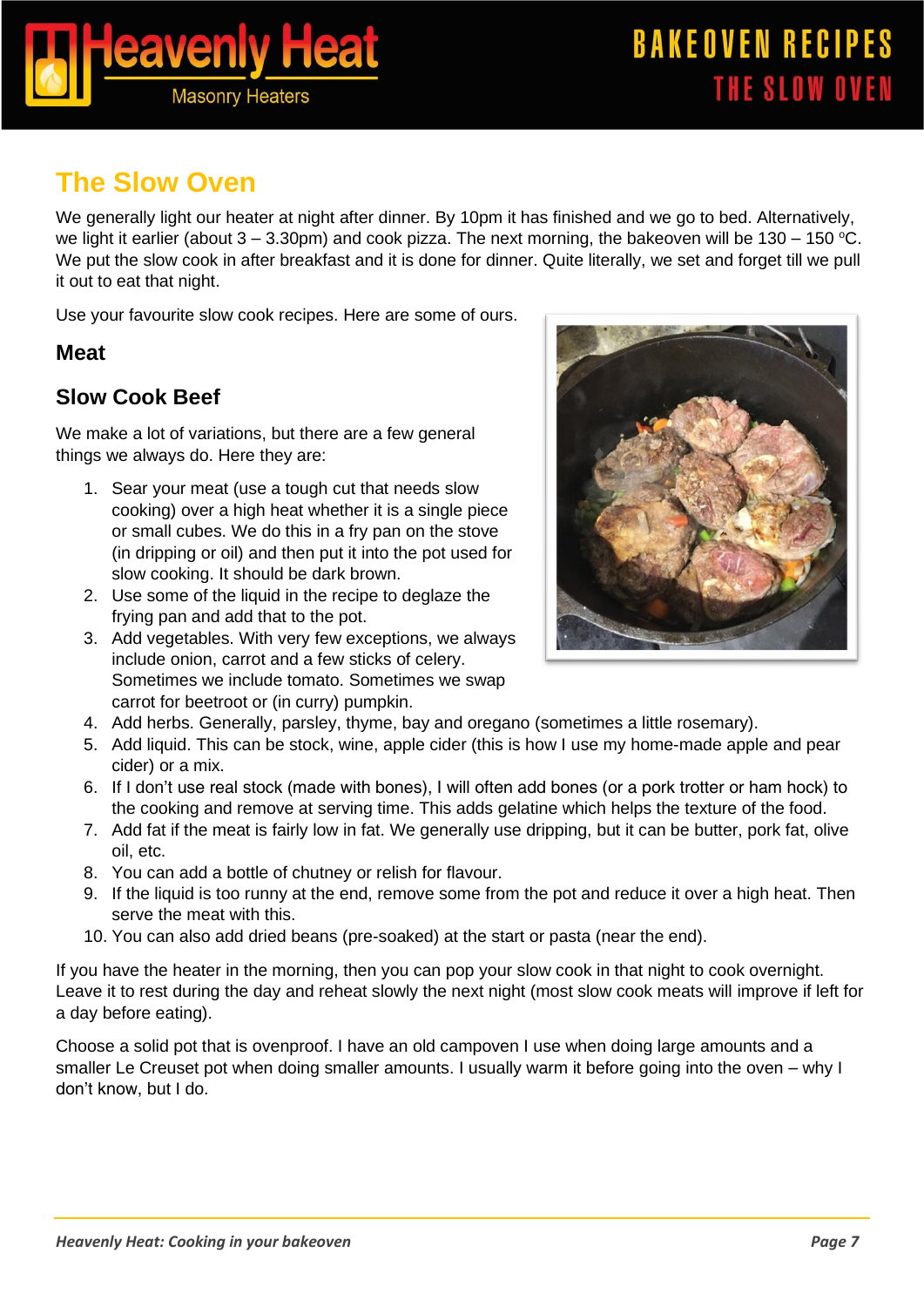

# <span id="page-7-0"></span>*Beef Cheeks*

#### *Ingredients*

1.5 kg beef cheeks (or other stewing meat) 3 tbspn dripping 4 cloves garlic 1 onion 1 carrot 1 stalk celery 2 cup red wine Pinch salt & pepper 4 thyme stems 6 bay leaves

# *Method*

Sear meat in frying pan. Place in pot.

Fry onion and celery till soft. Add to pot.

Deglaze the frying pan with a little of the wine and add to pot, along with the rest of the wine.

Add herbs and salt and pepper.

Put on lid of pot and bring to boil. Put in bakeoven and cook for  $5 - 7$  hours.

Remove meat from the sauce. Puree the liquid to a smooth sauce and reduce by  $\frac{1}{4}$  - 1/3 (about 10min). Taste and adjust seasoning. Serve meat with the sauce.

# <span id="page-7-1"></span>*Fiona's Rolled Meat*

### *Ingredients*

1 kg roll of stewing steak 3 tbspn dripping 3 tbspn dry mustard 1 cup red wine 3 slices bacon 1 onion Rosemary

### *Method*

Coat the roll of meat in the mustard. Sear the meat on all sides in the dripping. Place in pot. Deglaze



the pan with the red wine and add to the pot. Place slices of bacon over the top. Cover the pot. Bring to boil. Put in bakeoven and cook for 5 – 7 hours.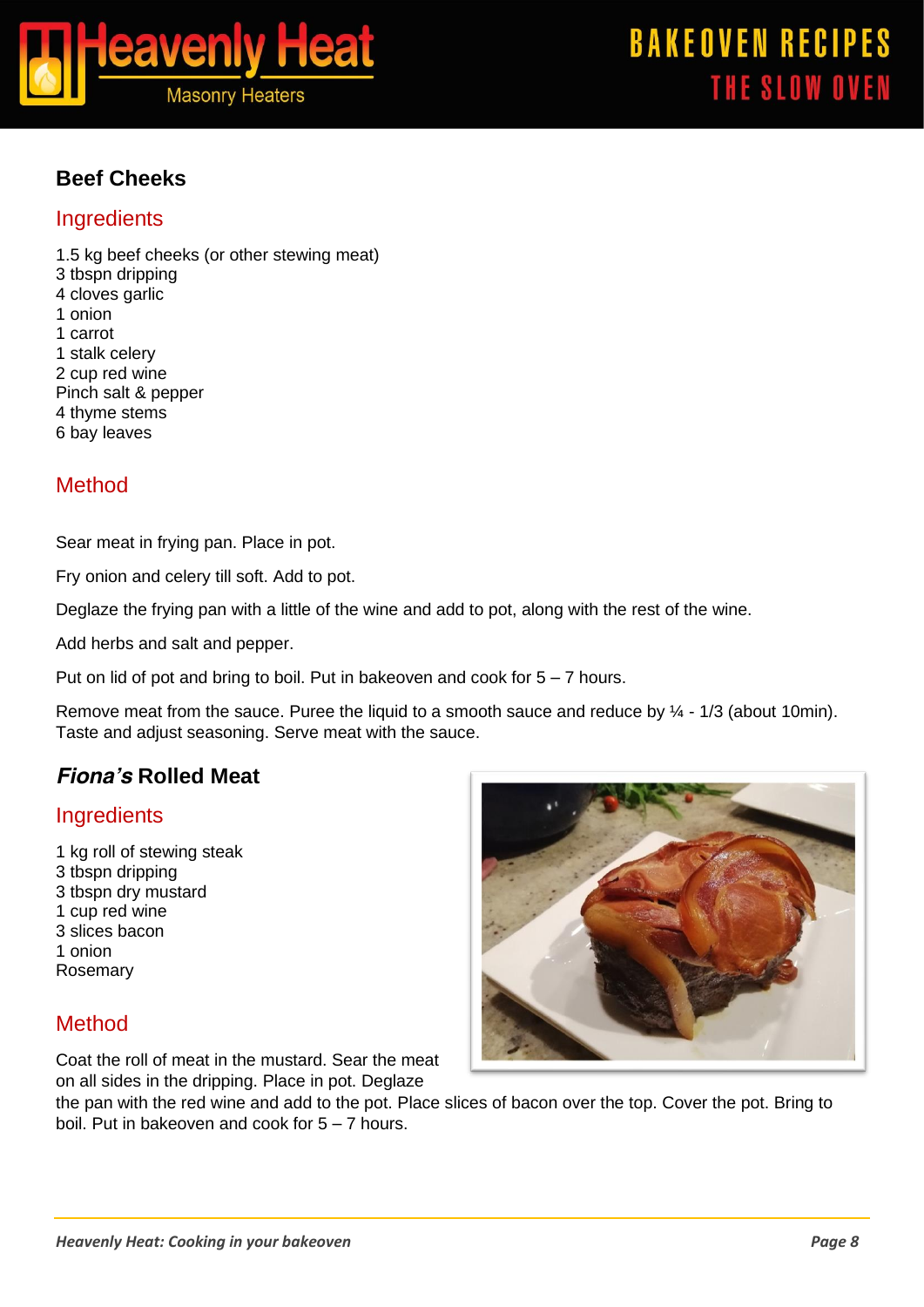

### <span id="page-8-0"></span>*Andrew's Beef and Guinness*

### *Ingredients*

1 kg diced stewing steak Fat for searing meat 1 ½ tbspn flour 1 onion chopped 3 stalks celery chopped 4 cloves garlic 4 bay leaves 1 tspn thyme Salt and pepper to taste 120g button mushrooms 3 ½ cups beef stock 450 ml Guinness stout 1 tbspn tomato paste

### *Method*

Toss meat in flour. Sear in frying pan. Place in pot. Fry onion and celery till soft. Add to pot. Add herbs and salt and pepper. Add stock, Guinness and stock. Bring to boil. Put in bakeoven and cook for  $5 - 7$  hours.